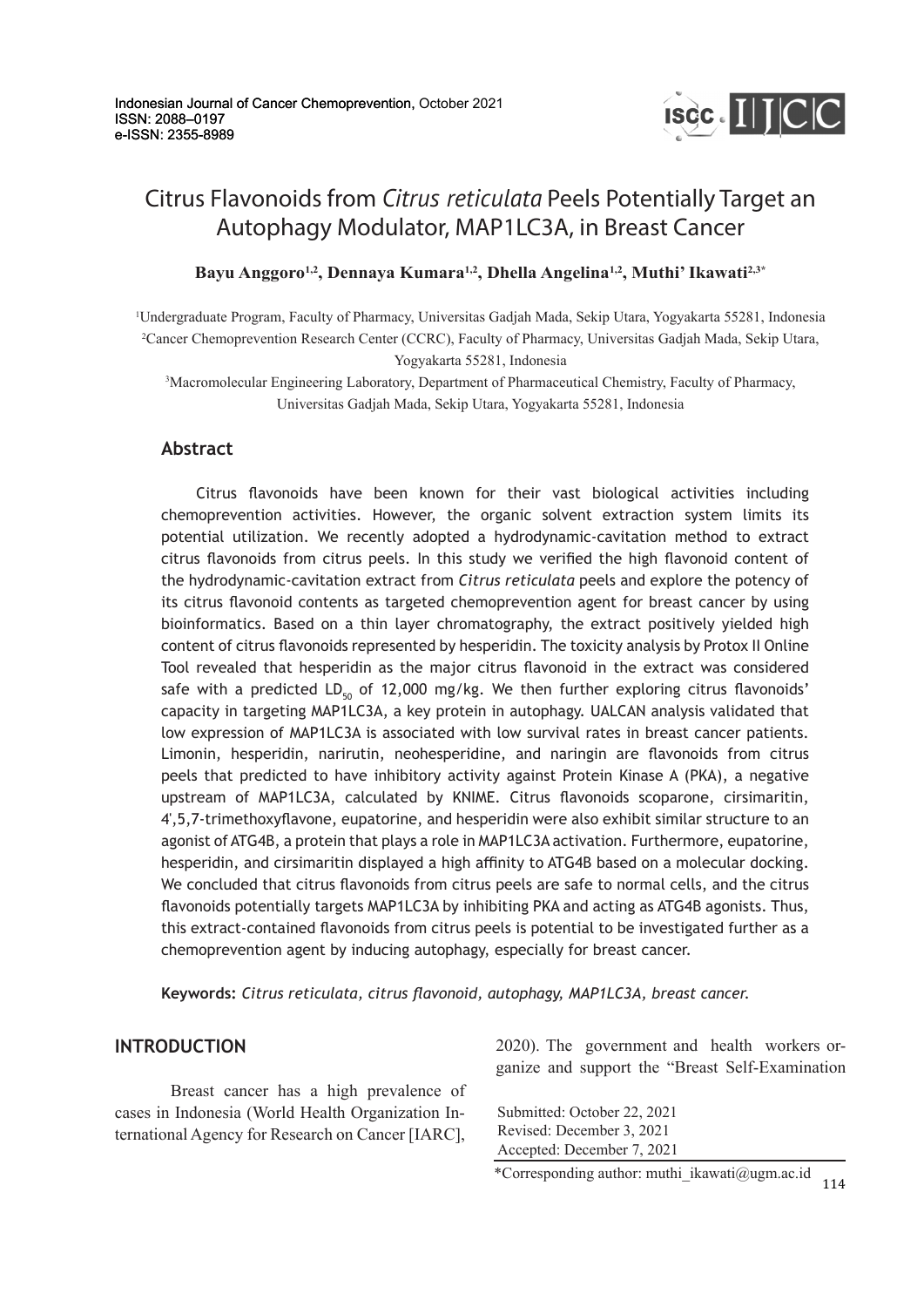(SADARI)" program for early detection and prevention of malignancy of breast cancer cells. However, breast cancer that is detected early needs to be supported by appropriate therapy to increase the patient's chances of healing. Many cancer therapies are targeted at inhibiting metastasis, angiogenesis, induction of cell death, and other mechanisms, each of which has advantages and disadvantages. One of the ways to increase the chances of survival of patients in early-stage cancer is to target the early stages of tumorigenesis. One of the body's physiological mechanisms that play a role in this stage is the autophagy. The mechanism of autophagy causes degradation of damaged organelles, reduces inflammation, and protects cells from damage in the early stages of tumor growth (Li, *et al*., 2020).

Treatment for breast cancer therapy can be obtained from natural ingredients. One of the great healing potentials possessed by orange peel which is still considered as waste. Citrus peel has bioactive properties that have been shown to modulate various cancer progression pathways through cell cycle arrest, inhibition of cell proliferation, induction of apoptosis, and inhibition of angiogenesis and metastasis (Goh, *et al*., 2019; Koolaji, *et al*., 2020; Nair, *et al*., 2018). Most of the utilization of citrus peels to extract its phytochemical compound by using organic solvents leads to several issues, such as the acceptance and environment issue. A water-based extraction called hydrodynamiccavitation method adopted from Meneguzzo, *et al*. (2020) has been developed recently to extract flavonoids from citrus peels (Utomo, *et al*., 2020).

This study was conducted to identify the flavonoid content of the hydrodynamic-cavitation extract from *Citrus reticulata* peels and to explore the potential of citrus flavonoids from citrus peel extract as autophagy modulators in breast cancer. The modulation of citrus flavonoids was targeted specifically at the MAP1LC3A that plays a role in autophagy. The MAP1LC3A or microtubule-associated protein 1 light chain 3A is one of the proteins that play a role in the autophagy (Costa, *et al*.,



2016). The MAP1LC3A is involved in the autophagosome formation stage (He, *et al*., 2003). The MA-P1LC3A part was explored with a proteomic study based on UALCAN, KEGG Pathway, and STITCH data, which was then used as the basis for molecular interaction analysis using KNIME and Molecular Operating Environment (MOE). The study was strengthened by a verification of the extract's safety by Protox II Online Tool to predict the  $LD_{50}$  value of citrus flavonoids from the peel extract. The results of this study support the development of citrus peels' extract as autophagy modulators for breast cancer.

# **MATERIALS AND METHODS**

# **Identification of Phytochemical Profile of the Citrus Peel Extract**

The hydrodynamic-cavitation extract of *Citrus reticulata* peels was prepared by Cancer Chemoprevention Research Center (CCRC), Faculty of Pharmacy, Universitas Gadjah Mada as modified from previous method (Utomo, *et al*., 2020; Meneguzzo, *et al*., 2020). A thin layer chromatography (TLC) was utilized to qualitatively analysis the citrus flavonoid contents. The extract was dissolved in methanol and spotted on the bottom of the silica gel F254 TLC plate, which were then eluted with butanol, acetic acid, and water  $(4:1:5 \text{ v/v})$  as the mobile phase. The plate was detected by the UV light at 254 and 356 nm. Hesperidin (H5254, Sigma-Aldrich, St. Louis, Missouri, USA) (1 mg in 5 mL methanol) was included as the citrus flavonoid standard (Ikawati, *et al*., 2019).

# **Prediction of Compound Toxicity with Protox II Online Tool**

Selected citrus flavonoids from peel extract in SMILES format were obtained from Pub-Chem (https://pubchem.ncbi.nlm.nih.gov/), then processed using the Protox II Online Tool (http:// tox.charite.de/tox/) to predict the  $LD_{50}$  and toxicity class (Banerjee, *et al*., 2018).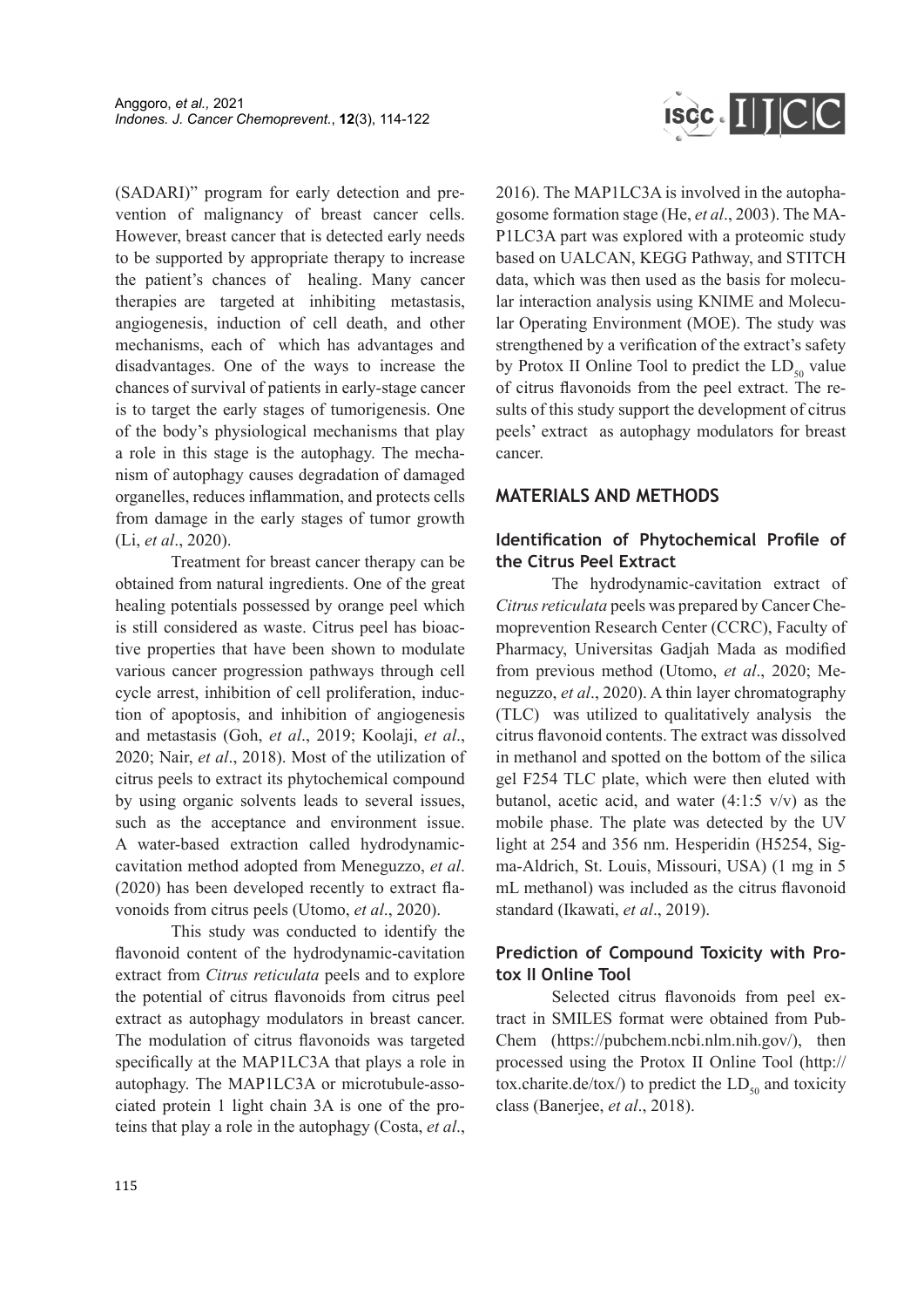

#### **Protein Expression Profile with UALCAN**

TCGA analysis was selected in the UAL-CAN main menu (http://ualcan.path.uab.edu/) (Chandrashekar, *et al*., 2017). The data exploration was started by entering the MAP1LC3A into the search field and selecting breast invasive carcinoma in the TCGA dataset option. The next analysis chosen was survival. The results obtained were the effect of MAP1LC3A expression on the survival of invasive breast cancer patients. Next, the page was returned to the main menu, and then CPTAC analysis was selected. MAP1LC3A was typed into the search field with the breast cancer option. The results obtained are MAP1LC3A expression in breast cancer. The data obtained is then stored for the data analysis process.

#### **Protein Interactions with The KEGG Pathway**

Signal transduction pathway analysis was obtained from the KEGG Pathway bioinformatic system (www.genome.jp/kegg/pathway.html). Access database entry number for autophagy was hsa04140.

#### **Protein Interactions with STITCH**

The protein common name (MAP1LC3A) was entered into the item by name search field. The organism selected was Homo sapiens. In the settings menu, the interaction lines were set in molecular action mode with a minimum interaction score of 0.400 and a maximum number of interactions: ten in the  $1<sup>st</sup>$  shell and five in the  $2<sup>nd</sup>$  shell. Other settings were left in default mode. All settings were applied by pressing the update command. Direct target proteins (DTPs) and indirect target proteins (ITPs) can be obtained from STITCH (http:// stitch.embl.de/) (Hermawan, *et al*., 2020).

#### **Molecular Interactions with KNIME**

Based on the analysis of protein interactions and signaling pathways from KEGG and STITCH, citrus flavonoids in citrus peels were predicted for their inhibitory activity against negative upstream of MAP1LC3A or were analyzed for their structural similarities to agonist of related proteins using the Teach Open CADD workflow. The result was a sequence of citrus flavonoids in citrus peels accompanied by a predictive inhibitory activity score and structural similarity.

#### **Molecular Docking with Molecular Operating Environment (MOE)**

The receptors on the prepared compounds were then docked using the MOE software (licensed by the Faculty of Pharmacy, Universitas Gadjah Mada). Selected citrus flavonoids from citrus peels in 3D form as well as flubendazole as a standard were included in the ligand database and docked on the ATGB4B protein (PDB ID: 2D1I). At this step, data were obtained in the ligand compound's docking conformation and the bond score. The resulting output was displayed in the form of \_.mdb with docking options for site ligand: pocket atom and ligand: MDB file. The docking score was shown in the form of a database viewer that can be exported in \_.xls. The results of the interaction were displayed in 2D or 3D (Utomo, *et al*., 2020).

#### **RESULTS**

## **Citrus Flavonoid Content in the Citrus Peel Extract**

The qualitative analysis by TLC revealed that the extract was rich in flavonoids, represented by hesperidin as the standard at hRf around 4 (Figure 1). We verified that this water-based extraction is able to extract high flavonoid contents from citrus peels.

# **Citrus Flavonoids from Citrus Peel Extract are Considered not Toxic**

An ideal chemoprevention agent not only cytotoxic to cancer cells, but equally importantly is safe to normal toxic, thus a selectivity index should be considered (Artun, *et al*., 2015). The safety of a compound seen from its toxicity to organisms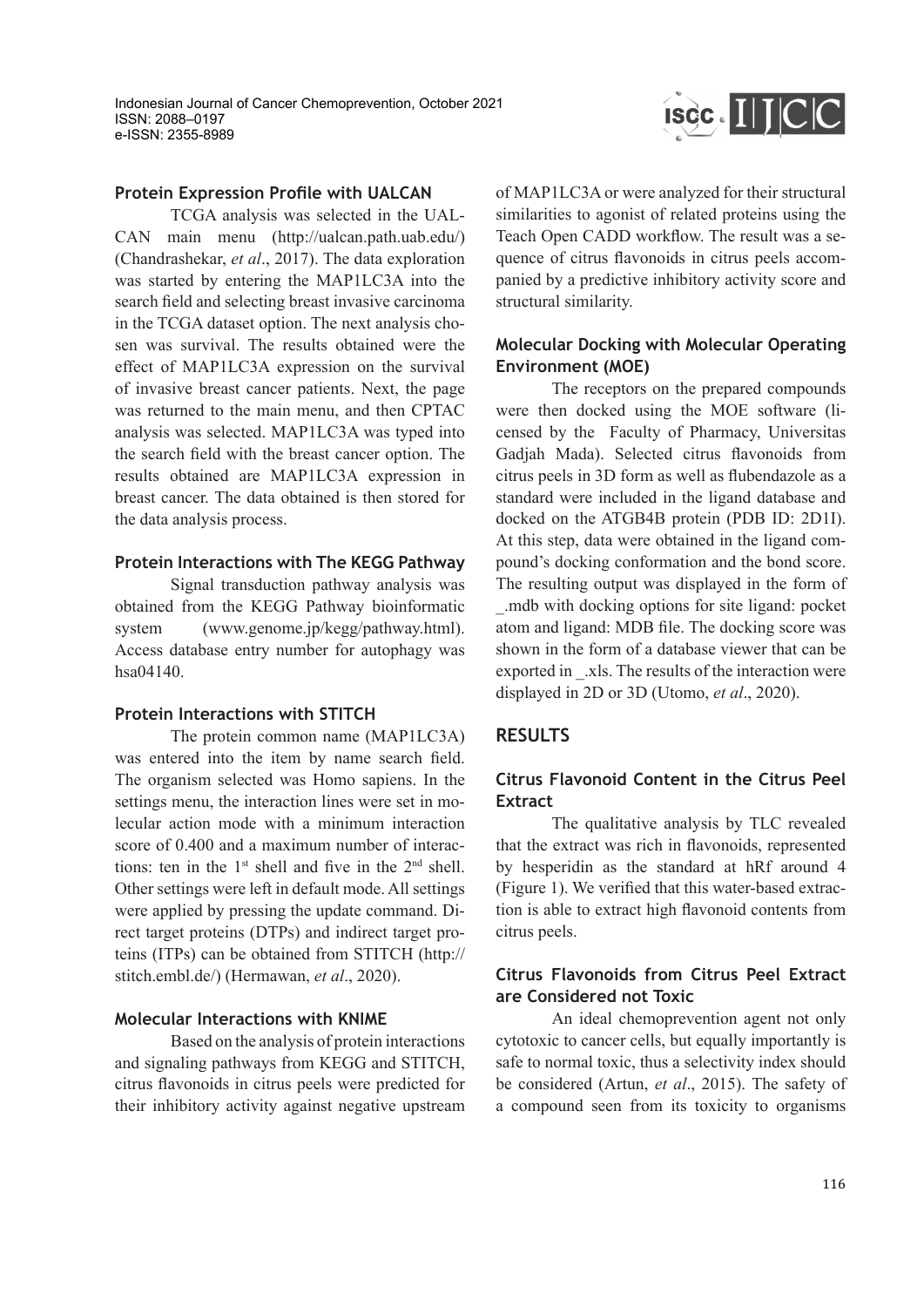



**Figure 1. Identification of citrus flavonoids in the hydrodynamic-cavitation extract of** *Citrus reticulata* **peels.** A thin layer chromatography was carried out and representative images were observed at visible light (left), UV 254 nm (middle), and 365 nm (right) is shown. The arrow indicates the clear presence of hesperidin spots. H: hesperidin; 5×: extract at 5× dilution; 20×: extract at 20× dilution.

is an absolute requirement for a compound to be consumed. In this study, the safety of the extract target toxicity and  $LD_{50}$  values of citrus flavonoids from citrus peels was predicted using the Protox II Online Tool platform. The toxicity class is in the range of 1 to 6: the higher the toxicity class, the safer a compound is. As hesperidin appeared as the major citrus flavonoids in the citrus peel extract, we focused on hesperidin. The prediction tools with accuracy level of 73% revealed that hesperidin is in class 6 with an  $LD_{50}$  of 12,000 mg/kg. Based on this result, we confirmed that the extract is not toxic.

### **Expression of MAP1LC3A Positively Correlated with Survival Rate of Breast Cancer Patients**

UALCAN was used to investigate the effect of MAP1LC3A expression on survival rate in invasive breast cancer patients. Breast cancer patients with low MAP1LC3A expression had a lower survival rate when compared to those with high MAP1LC3A protein expression (Figure 2). Thus, it is evident that the associated MAP1LC3A plays an important role in the pathophysiology of breast cancer.



**Figure 2. The association of MAP1LC3A expression levels with survival in breast cancer patients.** The red and blue lines indicate high and low expression levels, respectively. The high expression level of MAP1LC3A was proportional to survival rates in invasive breast cancer patients. Analyzes were performed with UAL-CAN (http://ualcan.path.uab.edu/).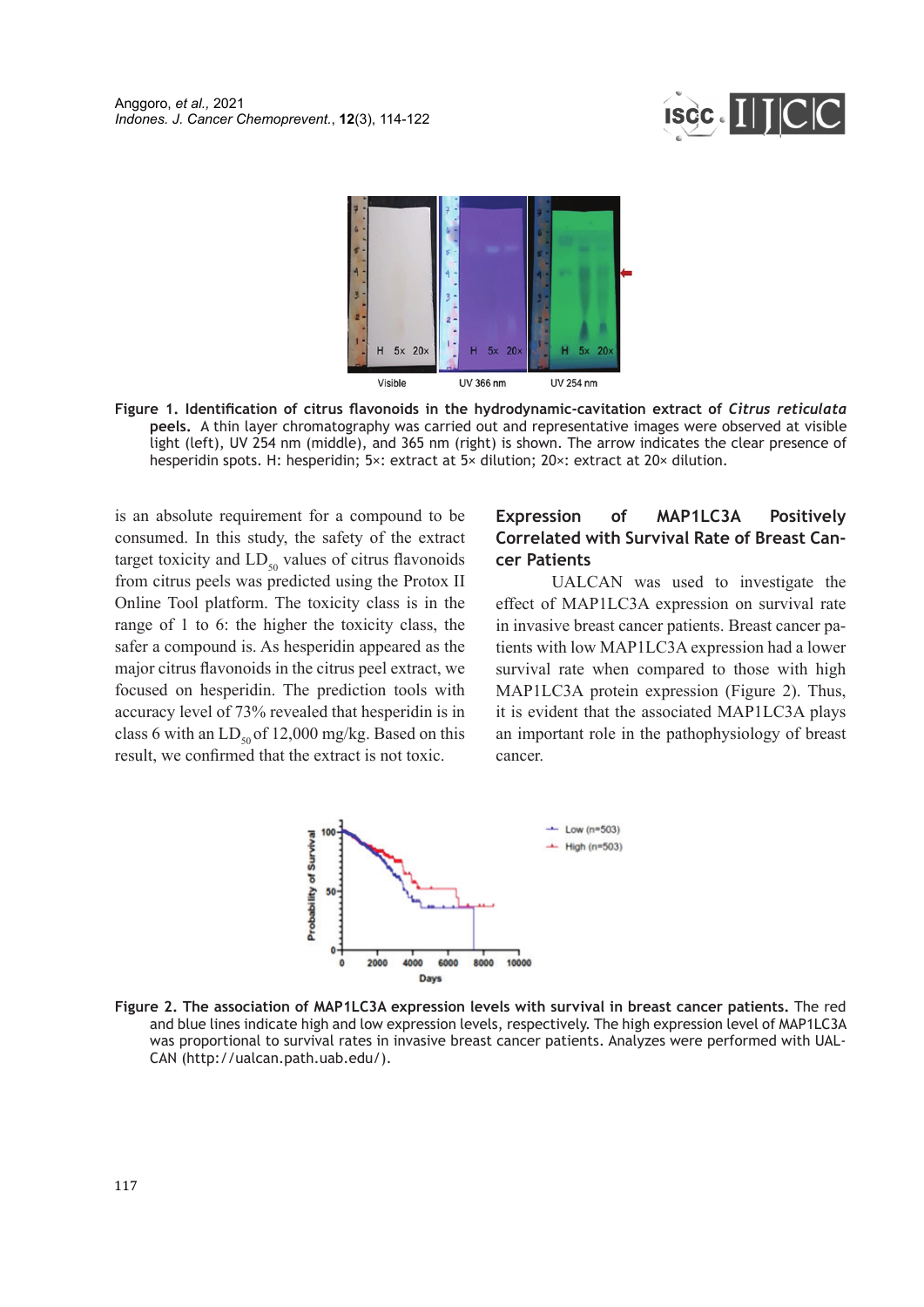



**Figure 3. Protein-protein interactions.** (A) Analysis of MAP1LC3A-induced expression pathways using STITCH. (B) Prediction of interacting protein scores.

#### **Protein Interactions**

Tracing the MAP1LC3A expression pathway was carried out to see the associated proteins. PKA was obtained based on the KEGG Pathway (www.genome.jp/kegg/pathway.html), which is a negative upstream protein that interacts directly with MAP1LC3A (Bonam, *et al*., 2020; Cherra, *et al*., 2010). PKA inhibits the MAP1LC3A protein so that the MAP1LC3A protein decreases (Bonam, *et al*., 2020). PKA is expected to be inhibited by the compounds contained in citrus peels. Further analysis with STITCH showed that proteins SQSTM1, ATG4B, and ATG3 were the highest-scoring MAP1LC3A-interacting proteins (Figure 3). ATG4B is a protein that plays a role in MAP1LC3 cleavage, which plays an important role in the autophagy process (Costa, *et al*., 2016). Reducing PKA expression and increasing ATG4B can increase MAP1LC3A expression, thus inducing autophagy.

## **Interaction of Target Proteins with Flavonoids from Citrus Peels**

As previously reported, PKA is directly targeting MAP1LC3A by phosphorylation (Cherra, *et al*., 2010). Based on the KEGG, PKA is a potential target protein, which can increase MAP1LC3A expression when inhibited. KNIME was used to predict the inhibitory activity of compounds in orange peel against the upstream negative MA-P1LC3A protein, and the results can be seen in Table 1.

The flavonoids from citrus peels that were predicted to have inhibitory activity against PKA were limonin, hesperidin, narirutin, neohespiridine, and naringin (Table 1). In addition, hes-

| Compound      | Activity         | Score |
|---------------|------------------|-------|
| Limonin       | 1.0              | 0.71  |
| Hesperidin    | $\overline{0}$ . | 0.58  |
| Narirutin     | 1.0              | 0.56  |
| Neohesperidin | 1.0              | 0.55  |
| Naringin      | $\overline{1.0}$ | 0.54  |
| Sinensetin    | 0.0              | 0.89  |
| Salvigenin    | 0.0              | 0.89  |
| Cirsimaritin  | 0.0              | 0.88  |
| Tangeretin    | 0.0              | 0.86  |
| Ponkanetin    | 0.0              | 0.86  |
| Tangeritin    | 0.0              | 0.86  |

**Table 1. The inhibitory activity of flavonoids from citrus peels against PKA as predicted by KNIME.**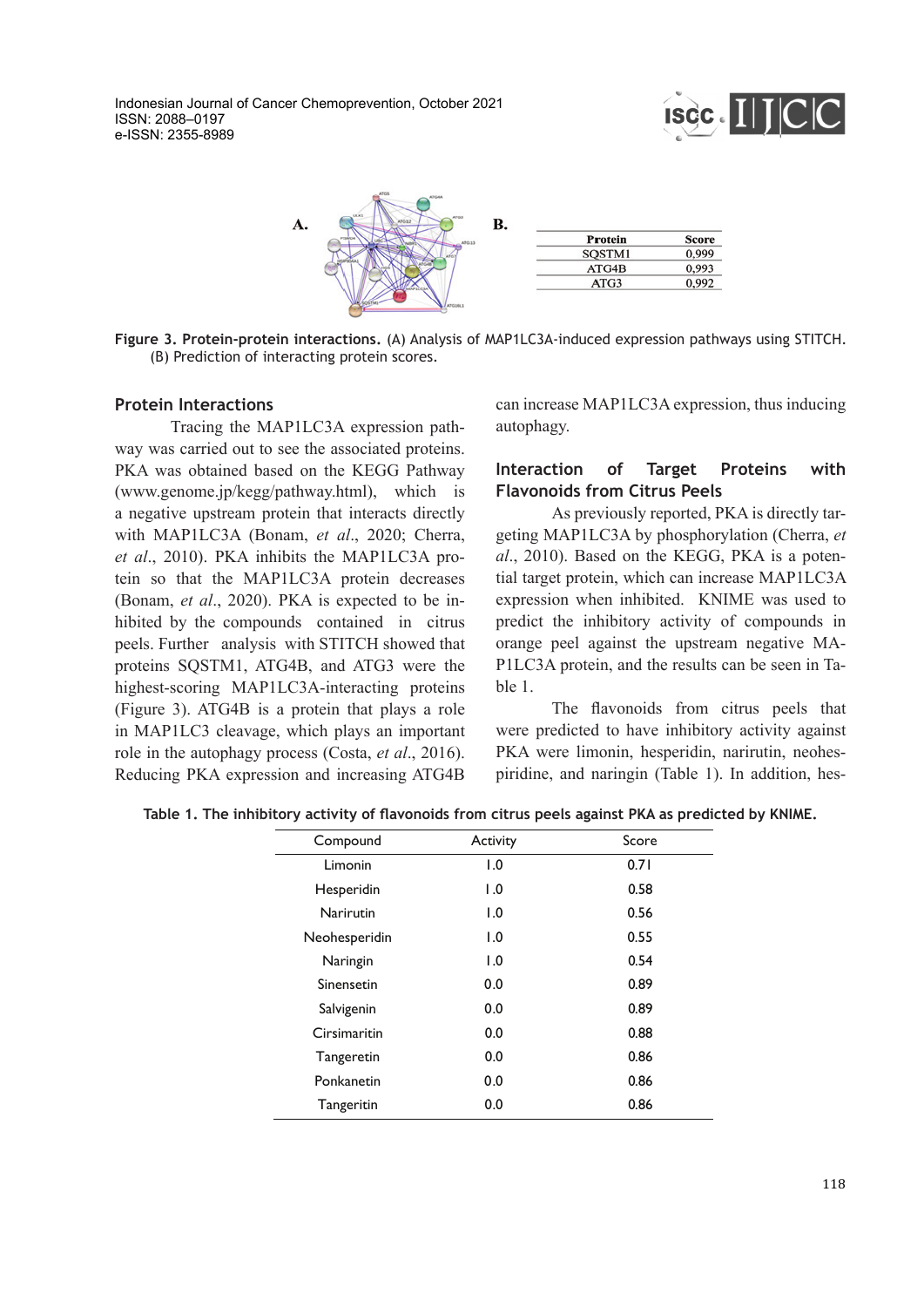

|        | Table 2. Similarities in chemical structure of flavonoids from citrus peels with ATG4B agonists analyzed by |  |  |  |
|--------|-------------------------------------------------------------------------------------------------------------|--|--|--|
| KNIME. |                                                                                                             |  |  |  |

| Compound                | Score    |  |  |
|-------------------------|----------|--|--|
| Scoparone               | 0.486486 |  |  |
| Cirsimaritin            | 0473684  |  |  |
| 4',5,7-trimetoksiflavon | 0.472222 |  |  |
| Eupatorin               | 0.467532 |  |  |
| Hesperidin              | 0.465116 |  |  |
| Neohesperidin           | 0.45977  |  |  |
| Nobiletin               | 0.453333 |  |  |
| Tangeretin              | 0.453333 |  |  |
| Isosinensetin           | 0.453333 |  |  |

peridin also has a similar chemical structure with ATG4B agonists (Table 2). Scoparone, cirsimaritin, 4',5,7-trimethoxyflavone, and eupatorine also have greater structural similarities than the ATG4B agonists.

# **The Predicted Interaction Between ATGB4B and Flavonoids from Citrus Peels**

MOE was used to predict the potential of flavonoids from citrus peels as protein agonists that had a positive role on MAP1LC3A through molecular docking. All compounds had high-affinity values with (RMSD) <2, which indicated the validity of the docking results (Figure 4). The flavonoids from citrus peels have high-affinity values, except for scoparone. High affinity is indicated by a lower docking score than the agonist compound (flubendazole). The highest compound affinity order is as follow: eupatorin>hesperidin> cirsimaritin>4',5,7-trimethoxyflavone>scoparone. All compounds interacted with the amino acid residue Thr 22 (Figure 4B).

# **DISCUSSION**

To obtain large amounts of hesperidin compounds from orange peels, extraction using the hydrodynamic-cavitation technique has been developed (CCRC, unpublished data). The hydrodynamic-cavitation method produces large yields and extract large quantities of hesperidin (Meneguzzo, *et al*., 2020). We confirmed that the water-based extract from *Citrus reticulata* peels contains hesperidin as one of the major citrus flavonoids (Figure 1). The quantification as well as the characterization of hesperidin or other flavonoids in the extract should be described further in a more detail. Nevertheless, we still be able to conclude that citrus flavonoids from peels can be extracted by using the hydrodynamic-cavitation method.

We hypothesize that the flavonoids in citrus peels are targeting MAP1LC3A, so that autophagy are optimal, and eventually suppress the development of breast cancer. To proof our hypothesis, an investigation was carried out through bioinformatic studies. The bionformatic analysis was carried out by using several databases (UALCAN, OncoLnc, KEGG, STITCH, Protox II Online Tool, KNIME) and MOE software.

Both MAP1LC3A and MAP1LC3B are expressed in normal breast tissues and breast carcinoma tissues, but we focus more in MAP1LC3A since is more immunoreactive in carcinoma (Othman, *et al*., 2009). Breast cancer patients with low MAP1LC3A expression had a lower probability of survival when compared to patients with high MAP1LC3A protein expression based on data obtained from the UALCAN and OncoLnc websites (Figure 2). MAP1LC3A protein plays a role in the autophagy process (He, *et al*., 2003). Autophagy is necessary to suppress tumor growth at an early stage by degrading damaged organelles, reducing inflammation, and protecting cells from damage (Li, *et al*., 2020). The low expression of MAP1LC3A inhibits autophagy in breast cancer, resulting the lower probability of survival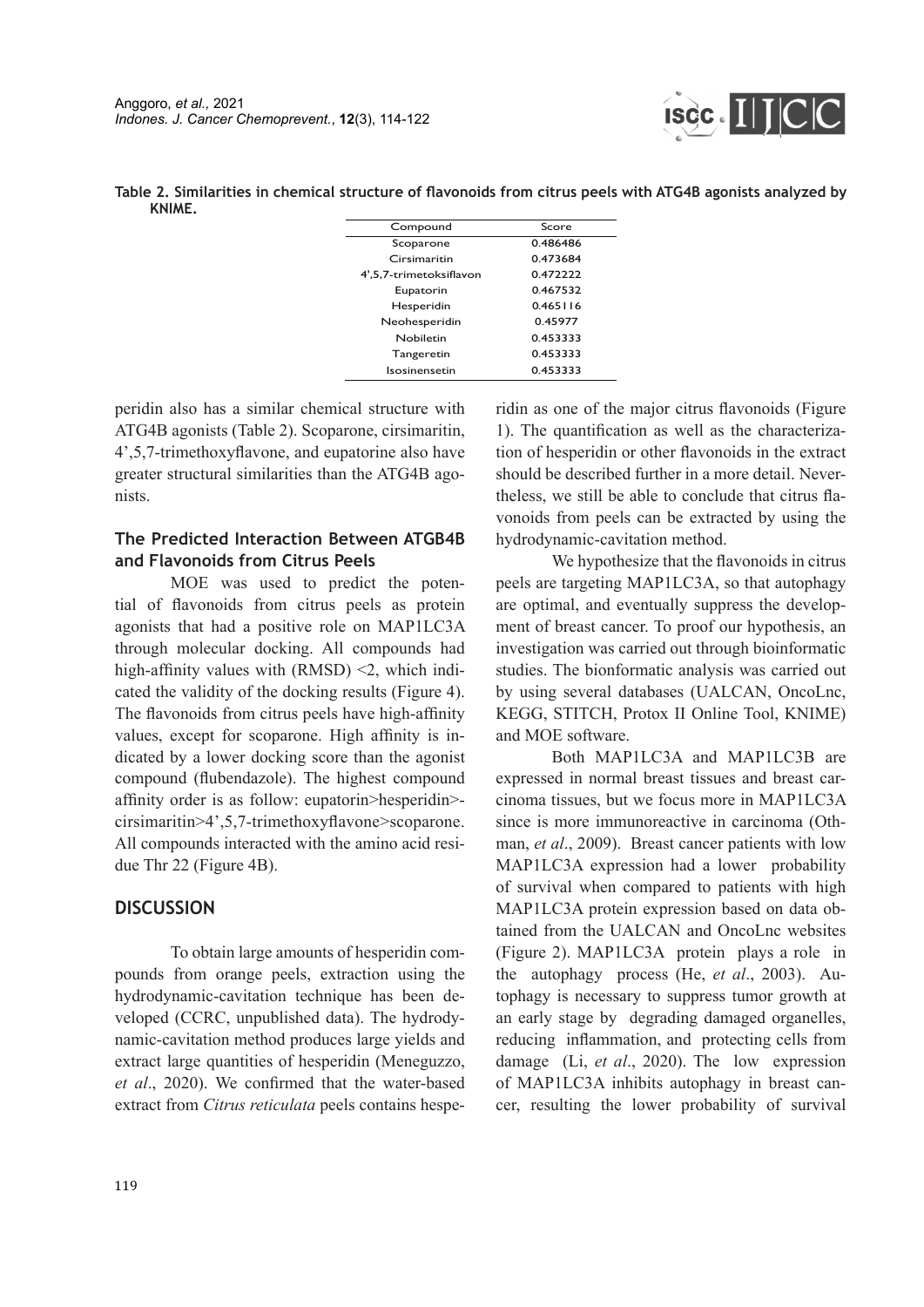



**Figure 4. Results of molecular docking between flavonoids from citrus peels and ATG4B** (PDB ID: 2D1I). (A) Docking score results. (B) Visualization of compound interaction with ATG4B protein.

in cancer patients. This relationship underlies the importance of targeting MAP1LC3A in modulating the autophagy process to increase the probability of survival in breast cancer patients.

We took two approaches to keep the autophagy process optimal by targeting MAP1LC3A. First is to increase MAP1LC3A expression by inhibiting its negative upstream, and second is by inducing MAP1LC3A activation. These approaches resulted in two proteins closely related to MA-P1LC3A, namely PKA and ATG4B. Flavonoids from citrus peels were targeted to inhibit PKA protein activity and, on the other hand, induce ATG4B protein activity. Based on the analysis results via KEGG, PKA inhibits the activity of MAP1LC3A through a phosphorylation process so that it is targeted to be inhibited and the interaction is a direct one (Cherra, *et al*., 2010). ATG4B is required to activate MAP1LC3A protein so that its activity is targeted to be induced. The STITCH database confirmed the close interaction between citrus flavonoids and ATG4B. Proteins in the ATG family play a role in the posttranslational modification of the MAP1LC3A protein to produce a functional MAP1LC3A variant that will become a component of the autophagosome membrane (He, *et al*., 2003). In addition to the close interaction with MAP1LC3A, the selection of ATG4B protein as a target in this study was based on a known ATG4B agonist compound, namely flubendazole can target ATG4B and induce autophagy (Zhang, *et al*., 2015). The protein structure of ATG4B is also available in the PDB database so that the interaction between ATG4B and citrus flavonoids can be further confirmed by the molecular docking.

The ability of flavonoids from citrus peels to inhibit PKA protein activity and induce ATG4B protein activity was predicted through KNIME and MOE software in this study. The flavonoids in citrus peels that were predicted to have inhibitory activity against PKA were limonin, hesperidin, narirutin, neohesperidin, and naringin (Table 1), while the compounds predicted to induce ATG4B protein activity were hesperidin, scoparone, cirsimaritin, 4',5,7- trimetoxyflavones, and eupatorine with high binding affinity to ATG4B (Figure 4). Among these compounds, only hesperidin could inhibit PKA activity and, at the same time, induce ATG4B activity. Analysis using the Protox II Online Tool showed the diversity of toxicity levels of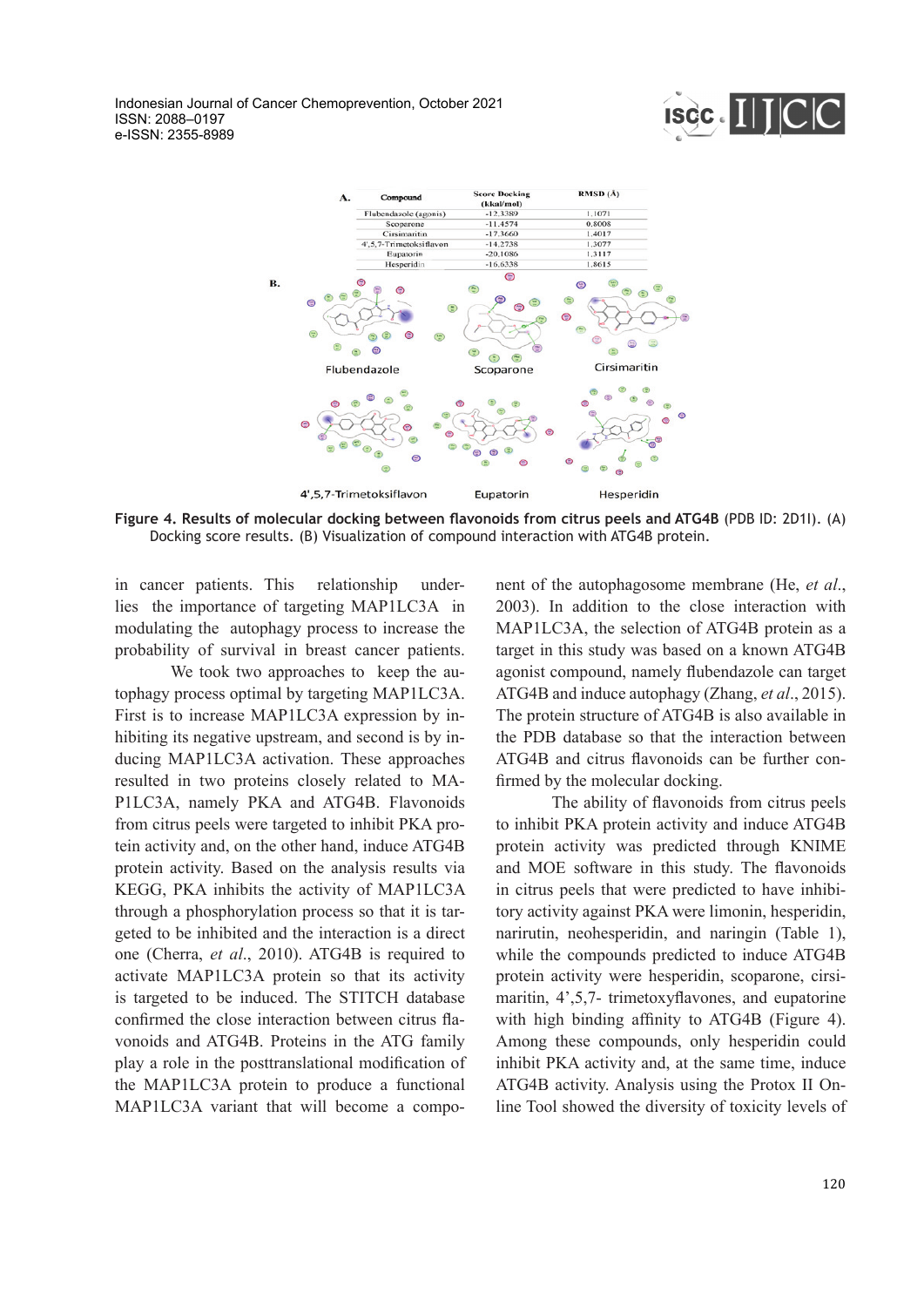these compounds on normal cells (data not shown). Hesperidin has the lowest toxicity with a predicted  $LD<sub>50</sub>$  of 12,000 mg/kg. Thus, we hypothesized that hesperidin is a lead compound in the hydrodynamic-cavitation extract of citrus peels that can provide the expected activity against PKA and ATG4B proteins and is safe against normal cells.

## **CONCLUSION**

The hydrodynamic-cavitation extract from *Citrus reticulata* peels with flavonoid contents represented by hesperidin is considerably not toxic to normal cells. Flavonoids from citrus peels, including hesperidin, are possibly modulate autophagy via MAP1LC3a by PKA inhibition and ATG4B induction. Thus, hydrodynamic-cavitation extract from citrus peels with rich flavonoids is potential to be developed as supporting agents for breast cancer through autophagy modulation.

## **ACKNOWLEDGMENT**

The authors thank the Directorate General of Learning and Student Affairs, Ministry of Education and Culture, Research and Technology, Republic of Indonesia for their funding by "Program Kreativitas Mahasiswa-Riset Eksakta" (PKM-RE) 2021. We also grateful for supports from Prof. Edy Meiyanto and all members of Cancer Chemoprevention Research Center (CCRC), Faculty of Pharmacy, Universitas Gadjah Mada in this research. The authors wish to state their contribution as follow: BA, DK, DA methodology, analysis, visualization, original draft preparation. BA–extraction, bioinformatic, and docking investigation; DK–*in vitro* assay; DA–phytochemical investigation; MI– conceptualization, methodology, supervision, visualization, manuscript review and editing.

## **REFERENCES**

Artun, F.T., Karagoz, A., Ozcan, G., Melikoglu, G., Anil, S., Kultur, S., and Sutlupinar, N., 2016,



*In vitro* anticancer and cytotoxic activities of some plant extracts on HeLa and Vero cell lines, J*ournal of B.U.ON.*, **21**(3), 720-725.

- Banerjee, P., Eckert, A.O., Schrey A.K., and Preissner, R., 2018, ProTox-II: a webserver for the prediction of toxicity of chemicals, *Nucleic Acids Research*, **46**(W1), W257-W263.
- Bonam, S.R., Bayry, J., Tschan, M.P., and Muller, S., 2020, Progress and Challenges in The Use of MAP1LC3 as a Legitimate Marker for Measuring Dynamic Autophagy *In Vivo*, *Cells*, **9**(5), 1321.
- Cherra, S.J., Kulich, S.M., Uechi, G., Balasubramani, M., Mountzouris, J., Day, B.W., *et al*., 2010, Regulation of the autophagy protein LC3 by phosphorylation, *The Journal of Cell Biology*, **190**(4), 533-539.
- Chandrashekar, D.S., Bashel, B., Balasubramanya, S.A.H., Creighton, C.J., Ponce-Rodriguez, I., Chakravarthi, B.V.S.K., *et al*., 2017, UALCAN: A Portal for Facilitating Tumor Subgroup Gene Expression and Survival Analyses, *Neoplasia*, **19**(8), 649-658.
- Costa, J.R., Prak, K., Aldous, S., Gewinner, C.A., and Ketteler, R., 2016, Autophagy gene expression profiling identifies a defective microtubule-associated protein light chain 3A mutant in cancer, *Oncotarget*, **7**(27), 41203-41216.
- Goh, J.X.H., Tan, L.T.-H., Goh, J.K., Chan, K.G., Pusparajah, P., Lee, L.-H., and Goh, B.-H., 2019, Nobiletin and Derivatives: Functional Compounds from Citrus Fruit Peel for Colon Cancer Chemoprevention, *Cancers*, **11**(6), 867.
- He, H., Dang, Y., Dai, F., Guo, Z., Wu, J., She, X., *et al*., 2003, Post-translational modifications of three members of the human MAP1LC3 family and detection of a novel type of modification for MAP1LC3B, *The Journal of Biological Chemistry*, **278**(31), 29278–29287.
- Hermawan, A., Putri, H., and Utomo, R.Y., 2020, Functional network analysis reveals potential repurposing of β-blocker atenolol for pancreatic cancer therapy, *DARU Journal of Pharmaceutical Sciences*, **28**(2), 685-699.
- Ikawati, M., Armandari, I., Khumaira, A., and Ertanto,